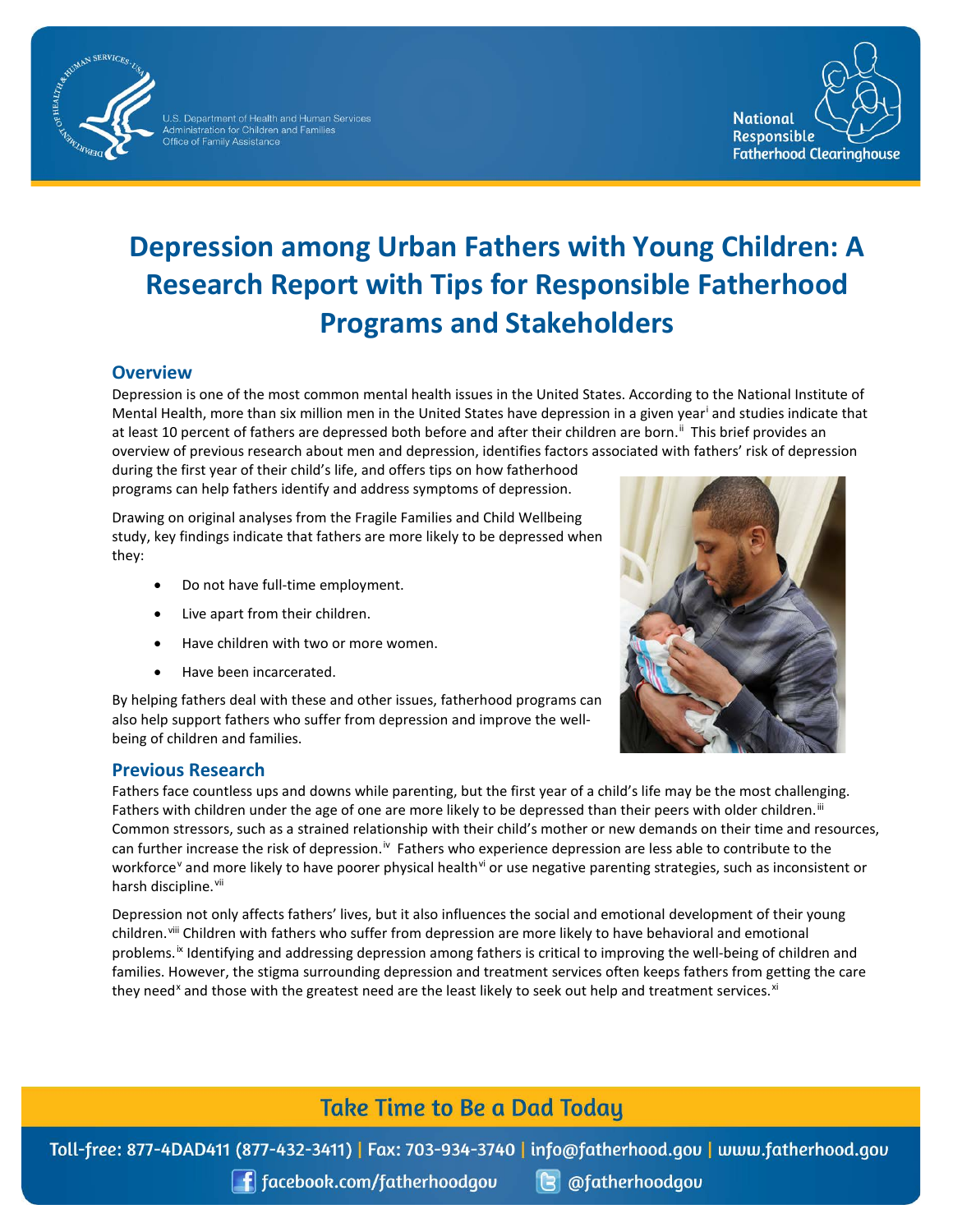



#### **Factors Associated with Risk of Depression for Urban Fathers**

Drawing on analyses from the Fragile Families and Child Wellbeing study, which follows a cohort of nearly 5,000 children born in large urban cities between 1998 and 2000, we found that approximately 7 percent of urban fathers were depressed one year after the birth of their child (see Appendix A for more information on the data and our research methods).

As shown in Figures 1 and 2, the following characteristics were associated with depression among the fathers in the study:

- **Not living with their child.**
	- o 18 percent of non-resident fathers were depressed, compared to 5 percent of resident fathers. (**Figure 1**)
- **A history of incarceration.** 
	- 16 percent of fathers with a history of incarceration were depressed, compared to 5 percent of fathers with no history of incarceration. (**Figure 2**)
- **Not having full-time employment.** 
	- 21 percent of fathers without full-time employment were depressed, compared to only 4 percent of fathers with full-time employment. (**Figure 2**)
- **Having children with more than one woman.**
	- 11 percent of fathers who have children with more than one woman (also called multiple partner fertility) were depressed, compared to 6 percent of fathers who have children with just one woman. (**Figure 2**)

Additionally, as shown in Figures 3 and 4, we found two factors associated with **lower risk of depression** for fathers who were living with their children:



- **Positive relationships between fathers and the mothers of their children.**
	- o Less than 2 percent of resident fathers who reported an "excellent" or "very good" relationship with their child's mother were depressed, compared to 44 percent who reported a "fair" or "poor" relationship and 16 percent who reported only a "good" relationship. (**Figure 3**)
- **Social support**.
	- o Resident fathers who were not depressed reported higher levels of support from friends and family than resident fathers who were depressed. (**Figure 4**)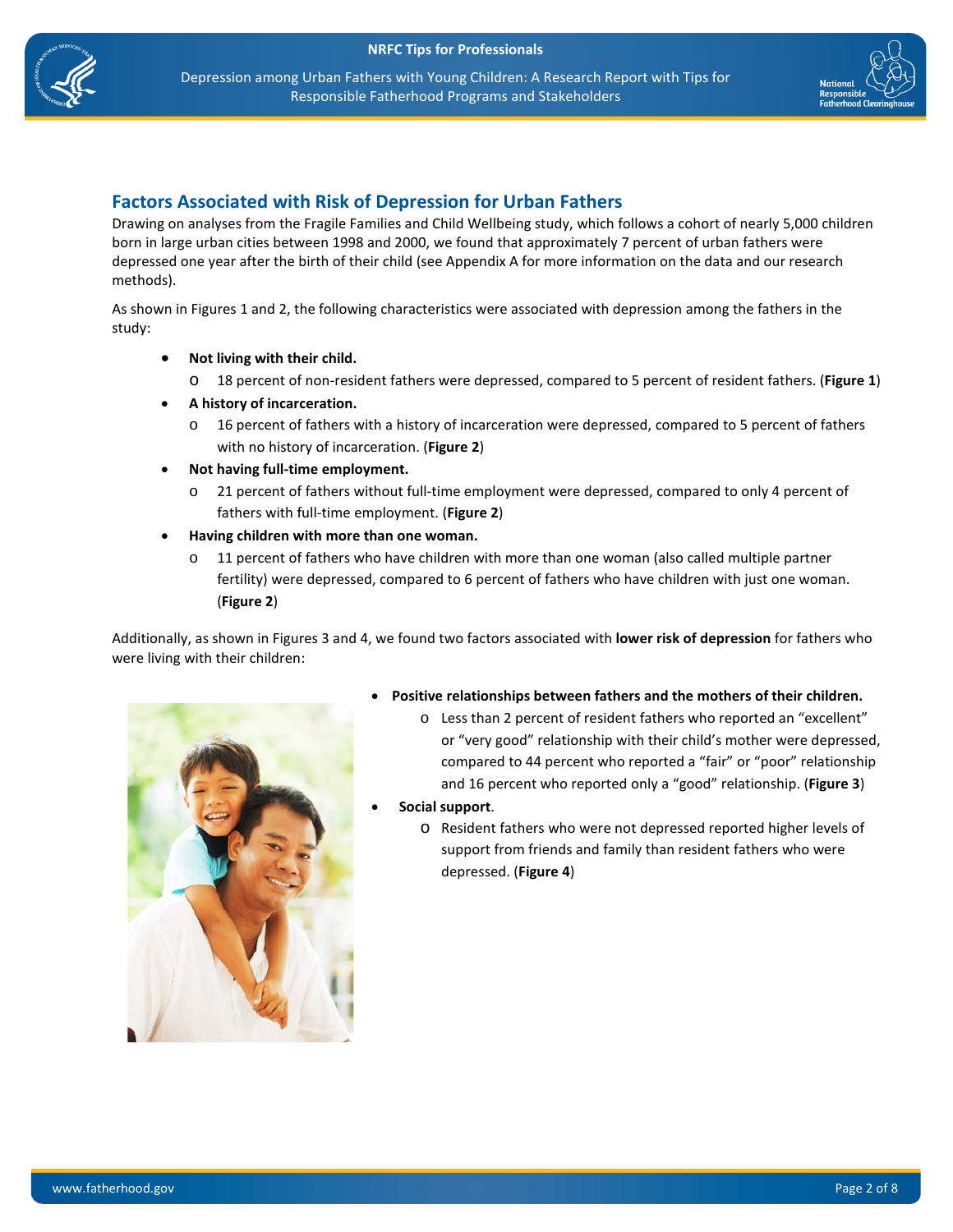







#### **Figure 2: Employment, History of Incarceration, and Having Children with Multiple Partners are Linked to Fathers' Depression**



**Fathers of One-Year-Olds**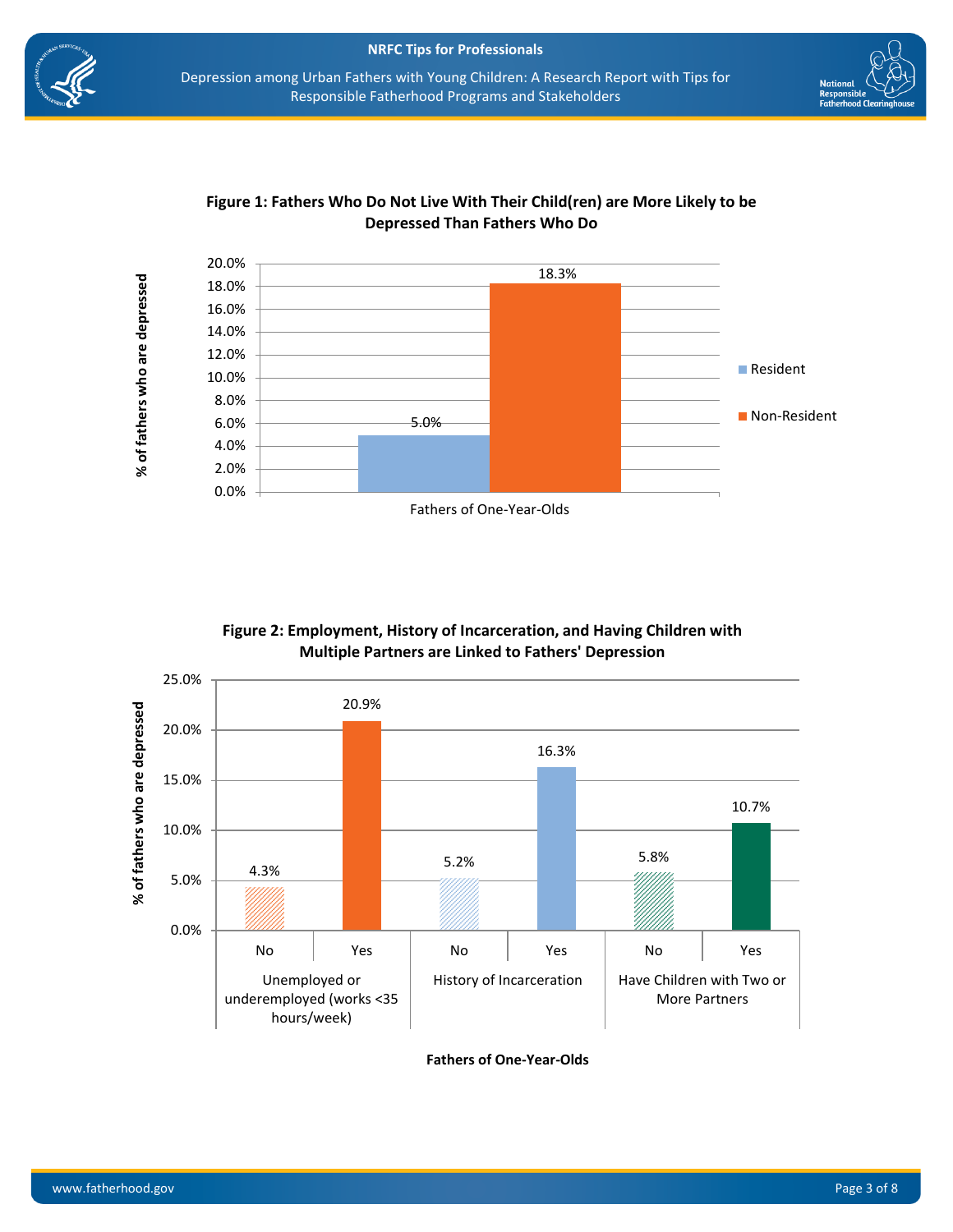



<span id="page-3-6"></span><span id="page-3-5"></span><span id="page-3-4"></span><span id="page-3-3"></span><span id="page-3-2"></span><span id="page-3-1"></span><span id="page-3-0"></span>

**Figure 3: Fathers Who Live With Their One-Year-Olds Are Less Likely To Be Depressed If They Have a Positive Relationship With The Biological Mother**

**Figure 4: Fathers Who Live With Their One-Year-Olds Are Less Likely To Be Depressed If They Have Social Support**

<span id="page-3-10"></span><span id="page-3-9"></span><span id="page-3-8"></span><span id="page-3-7"></span>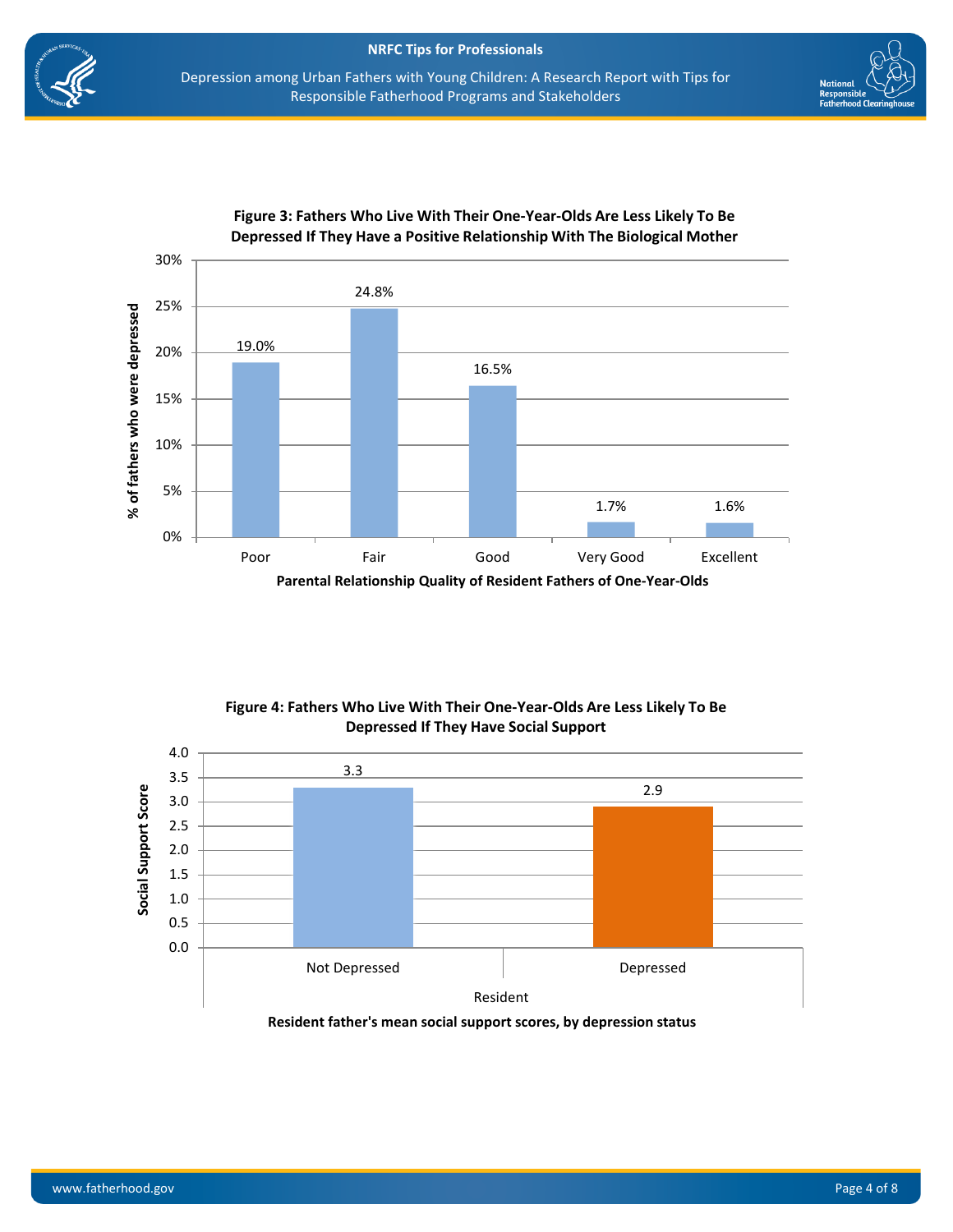



# **Tips for Fatherhood Programs**

Our analysis underlines that the challenges faced by many fathers who come to fatherhood programs (employment, child support, lack of time with their children, community reentry after incarceration) are often intertwined with factors associated with depression. This analysis also suggests that factors such as positive relationships with mothers and higher levels of social support from friends and family may offer some protection against depression.

Therefore, providing fatherhood program services to help fathers deal with these challenges and strengthen their relationships may also help to reduce the potentially negative consequences of depression. For example:

- Carefully listening to fathers' concerns during recruitment and intake can help assess underlying causes of frustration, anxiety, or depression.
- Working with fathers to develop individual goals based on thorough assessments will ensure that service plans are accurate road maps to address essential needs.
- Helping non-resident fathers navigate legal and visitation challenges, and sharing parenting tips, can support fathers living apart from their children.
- Preparing fathers for community reentry after incarceration, working with employers to enhance employment opportunities, and forming community partnerships to provide other supportive services can be critical factors in reintegrating fathers into the lives of their children.
- Helping fathers find full-time employment can reduce the risk of depression. Providing effective preemployment services (such as job readiness, education, or skills training) and employment services (such as job placement, transitional employment, or career advancement) are likely to be key aspects of program success.
- Understanding the impact of logistical challenges faced by fathers who have children with more than one partner, such as how to divide finite time and monetary resources across households, is an important first step in finding ways to alleviate the associated stress experienced by some fathers.
- Helping co-parents talk about roles and expectations, and generally encouraging positive relationships between fathers and mothers, can reduce stress and improve the well-being of all family members. $x^{iii}$
- Recognizing the importance of involving other family members, such as grandparents, stepparents, and other father figures, can help fathers manage co-parenting relationships and reduce the likelihood of depression.
- Facilitating peer support groups and mentoring support can provide important sources of social support and increase fathers self-esteem and sense of well-being.<sup>[xiii](#page-4-1)</sup>

### <span id="page-4-3"></span><span id="page-4-2"></span><span id="page-4-1"></span><span id="page-4-0"></span>**Dealing with Serious Problems of Depression or Mental Health**

Although these tips can be helpful for fatherhood practitioners, it is important to recognize that most programs are not equipped to deal with more serious mental health problems. As discussed in a 2015 NRFC webinar, [xiv](#page-4-2) effective peer support groups can encourage self-reflection, sharing, and mutual support, but they may also raise issues for some fathers (such as the impact of father absence, post-traumatic stress, or unresolved trauma and grief) that require clinical treatment. Responsible fatherhood programs should consider providing training for all staff on issues such as guiding conversations in individual and group settings; looking for indicators of depression; recognizing their limitations as "helpful providers;" and knowing when to seek support from colleagues and when to refer fathers for professional services. Identifying community agencies and individual clinicians who can provide those services in a culturally appropriate way, train staff, and recognize the stigma that fathers may attach to talking about mental health is an important first step. Ensuring that these professionals understand the program context and can provide a welcoming environment for program participants will be key to developing an effective referral network that provides the critical support, diagnoses, and treatment that fathers are not likely to seek out on their own accord. $x<sup>w</sup>$ 

The resources in the following section may be helpful in learning more about these issues.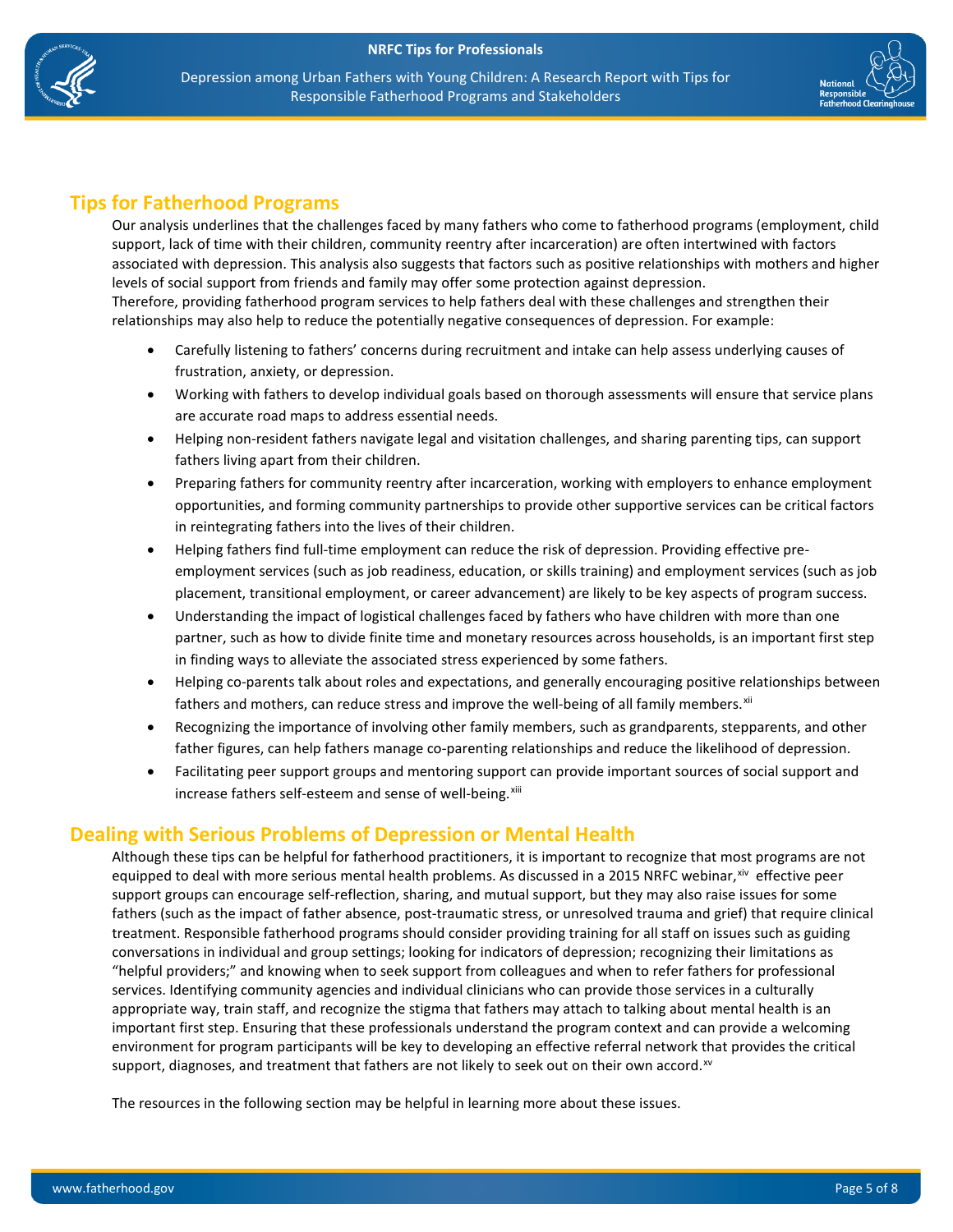



# **Resources and Information for Fathers and Program Practitioners**

#### **National Responsible Fatherhood Clearinghouse**

- **[Links to Federal and Other Resources](https://www.fatherhood.gov/content/mental-health)**
- Let's Talk About Mental Health a 2015 webinar that focused on ways in which fatherhood programs can talk about mental health issues. The materials available for download include a list of additional resources.
- [Connect with a Fatherhood Program](https://www.fatherhood.gov/for-dads/connect-with-programs)  a list of state and federally funded responsible fatherhood programs in each state.

#### **U.S. Department of Health and Human Services, Administration for Children and Families**

- **[Family Well-Being: A Focus on Parental Depression](http://eclkc.ohs.acf.hhs.gov/hslc/tta-system/family/docs/depression-pfce-rtp.pdf)**
- [Healthy Marriage and Responsible Fatherhood](https://hmrf.acf.hhs.gov/)
- [Pathways to Responsible Fatherhood Initiative](http://www.acf.hhs.gov/programs/ofa/programs/healthy-marriage/responsible-fatherhood)

#### **National Institute of Mental Health**

- [Definition of Depression](http://www.nimh.nih.gov/health/topics/depression/index.shtml)
- [Men and Depression](http://www.nimh.nih.gov/health/publications/men-and-depression/index.shtml)

#### **Fatherhood Institute**

• [Research Summary: Fathers and Postnatal Depression](http://www.fatherhoodinstitute.org/2010/fatherhood-institute-research-summary-fathers-and-postnatal-depression/) (online article, August 10, 2010)

<span id="page-5-0"></span>This brief was developed by Kimberly Turner, Elizabeth Cook, Elizabeth Karberg, Mindy Scott, and April Wilson at Child Trends and Nigel Vann at ICF International on behalf of the National Responsible Fatherhood Clearinghouse under the U.S. Department of Health and Human Services, Administration for Children and Families, Office of Family Assistance.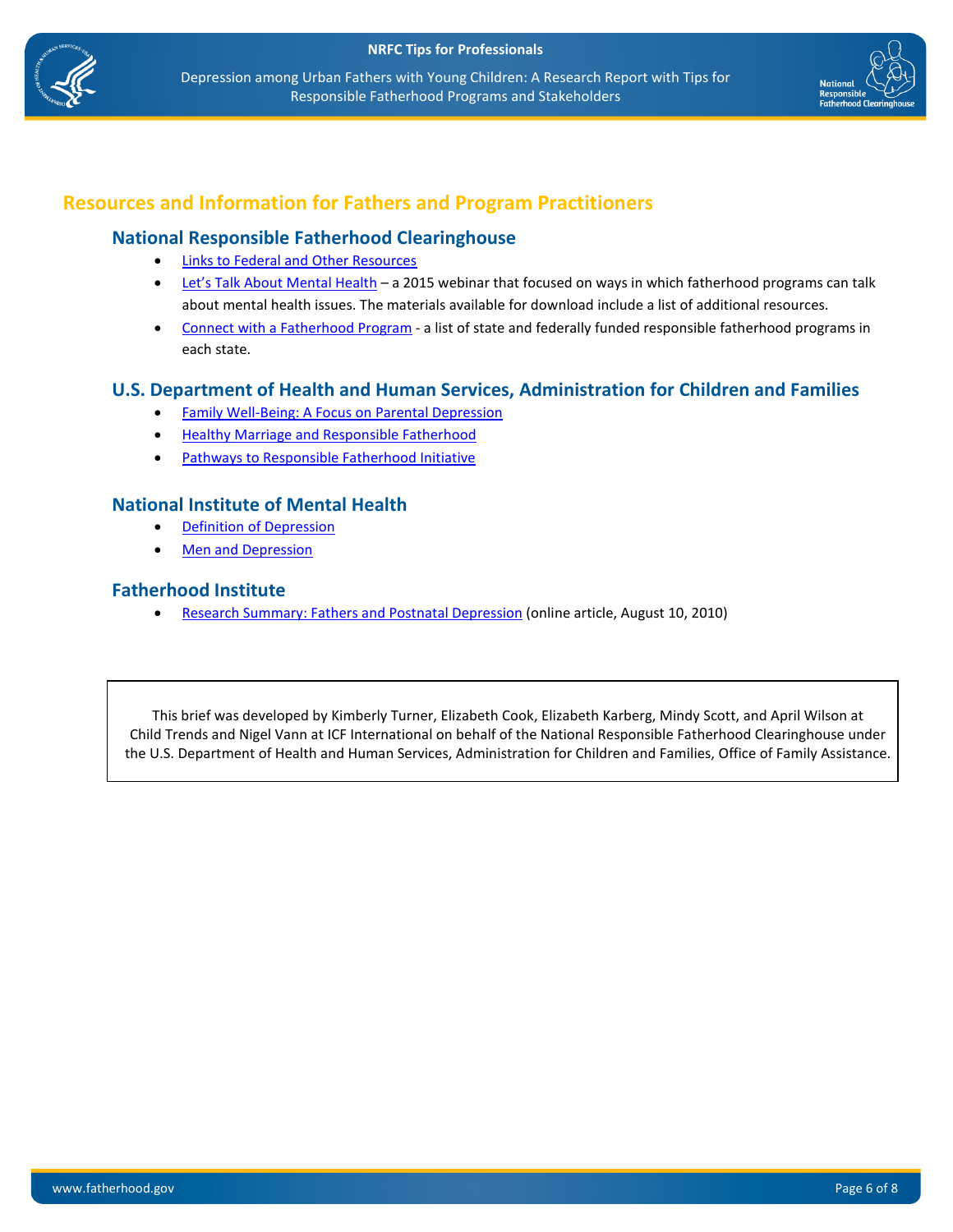



### *Appendix A*

#### **Data Source and Methodology**

The Fragile Families and Child Wellbeing (FFCW) study follows a cohort of nearly 5,000 children born between 1998 and 2000 in 20 U.S. cities across 15 states. Unmarried parents are overrepresented in the sample. Fathers and mothers have been interviewed at regular intervals about their experiences as parents. Our analyses are based on the responses of 2,385 fathers—1,753 resident and 632 non-resident—who were interviewed one year after birth. More information about this data source can be found at[: http://www.fragilefamilies.princeton.edu.](http://www.fragilefamilies.princeton.edu/)

We focused our analyses on fathers with one-year-old children because fathers with children under the age of one are more likely to be depressed than those with older children. We conducted descriptive analyses across a range of measures. The results are presented in Figures 1-4. We conducted tests of difference (chi-square and Wald tests) to identify factors associated with depression for these fathers. All results presented in the figures are statistically significant at a *p* < .05 level.

#### **Definitions**

*Depression*. Our measure of depression is derived from the World Health Organization Composite International Diagnostic Interview Short Form (CIDI-SF).<sup>[xvi](#page-5-0)</sup> This measure identifies those likely to be diagnosed as having a major depressive episode. For our purposes, fathers are considered depressed if they:

- Reported an inability to enjoy things that were normally pleasurable, or feelings of depression, for most of the day over a two-week period.
- Had three or more depressive symptoms. (E.g., loss of interest in hobbies and activities, feelings of worthlessness, decreased energy, persistent sad mood, difficulty concentrating or making decisions, irritability, having trouble sitting still, appetite and/or weight changes.)

*Father-mother relationship quality.* Fathers reported on whether, in general, their relationship with their child's mother was excellent, very good, good, fair, or poor.

*Perceived social support*. Perceived social support is based on fathers' reports of whether they can depend on someone to: (a) loan them \$200, (b) co-sign a loan for \$1,000, (c) provide them with a place to stay, and (d) provide them with emergency childcare. Affirmative responses were summed, creating a scale that ranged from no support (0) to high support (4). The alpha scores for perceived instrumental support for resident and non-resident fathers are .73 and .80, respectively.

*Fathers' sociodemographic characteristics.* We used fathers' reports of their own socio-demographic characteristics, including incarceration history and hours worked per week. We used mothers' reports for two indicators: 1) Father's residential status relative to the focal child, and 2) Whether fathers had children with more than one woman when the child was one-year-old.